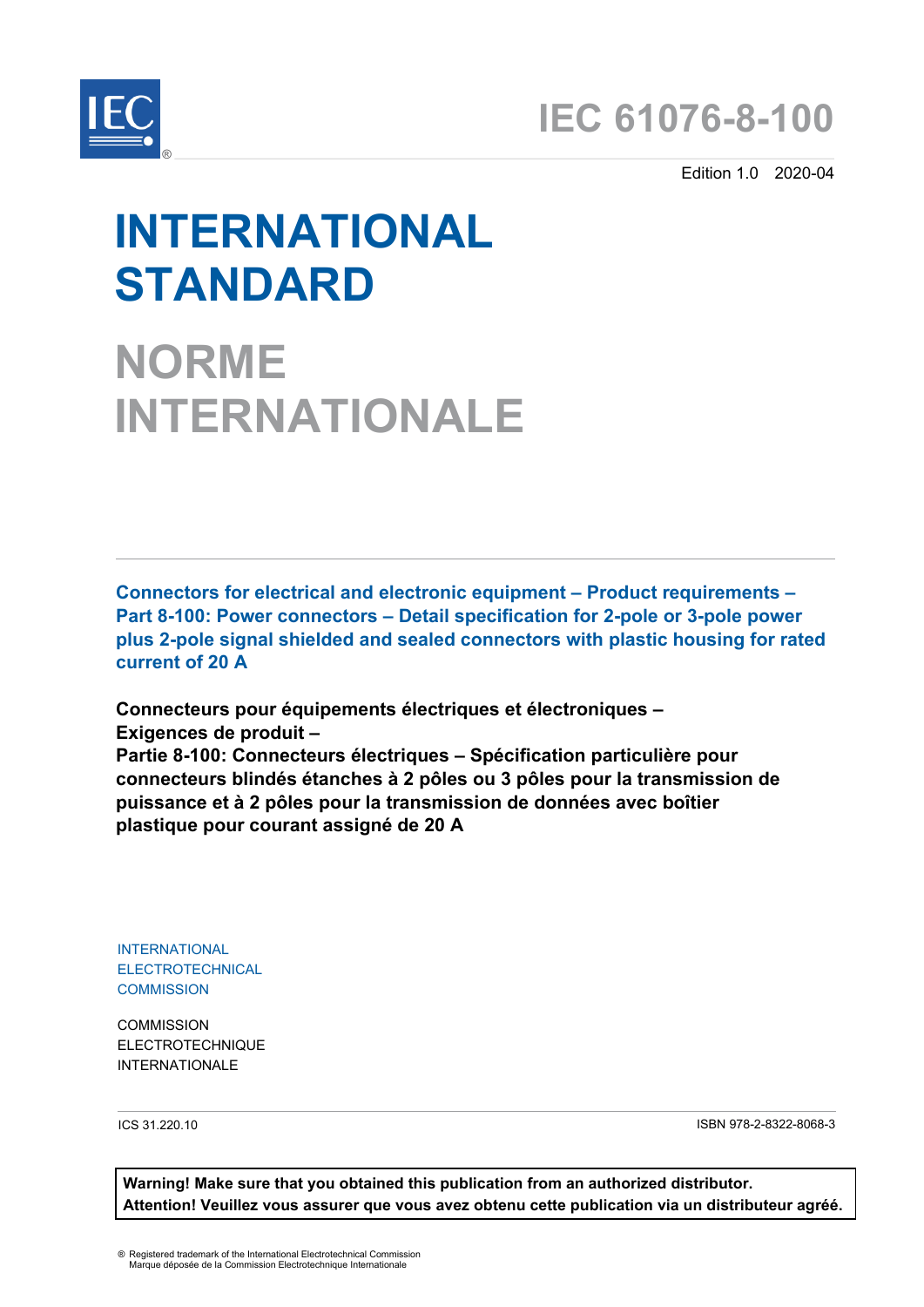# CONTENTS

| 1 |       |  |  |
|---|-------|--|--|
| 2 |       |  |  |
| 3 |       |  |  |
| 4 |       |  |  |
|   | 4.1   |  |  |
|   | 4.1.1 |  |  |
|   | 4.1.2 |  |  |
|   | 4.2   |  |  |
|   | 4.3   |  |  |
|   | 4.3.1 |  |  |
|   | 4.3.2 |  |  |
|   | 4.4   |  |  |
|   | 4.5   |  |  |
|   | 4.6   |  |  |
|   | 4.7   |  |  |
| 5 |       |  |  |
|   | 5.1   |  |  |
|   | 5.2   |  |  |
|   | 5.2.1 |  |  |
|   | 5.2.2 |  |  |
|   | 5.3   |  |  |
|   | 5.3.1 |  |  |
|   | 5.3.2 |  |  |
|   | 5.3.3 |  |  |
|   | 5.4   |  |  |
|   | 5.4.1 |  |  |
|   | 5.4.2 |  |  |
|   | 5.4.3 |  |  |
|   | 5.5   |  |  |
|   | 5.5.1 |  |  |
|   | 5.5.2 |  |  |
|   | 5.5.3 |  |  |
|   | 5.6   |  |  |
|   | 5.7   |  |  |
|   | 5.8   |  |  |
| 6 |       |  |  |
|   | 6.1   |  |  |
|   | 6.2   |  |  |
|   | 6.2.1 |  |  |
|   | 6.2.2 |  |  |
|   | 6.2.3 |  |  |
|   | 6.2.4 |  |  |
|   | 6.2.5 |  |  |
|   |       |  |  |
|   | 6.2.6 |  |  |
|   | 6.2.7 |  |  |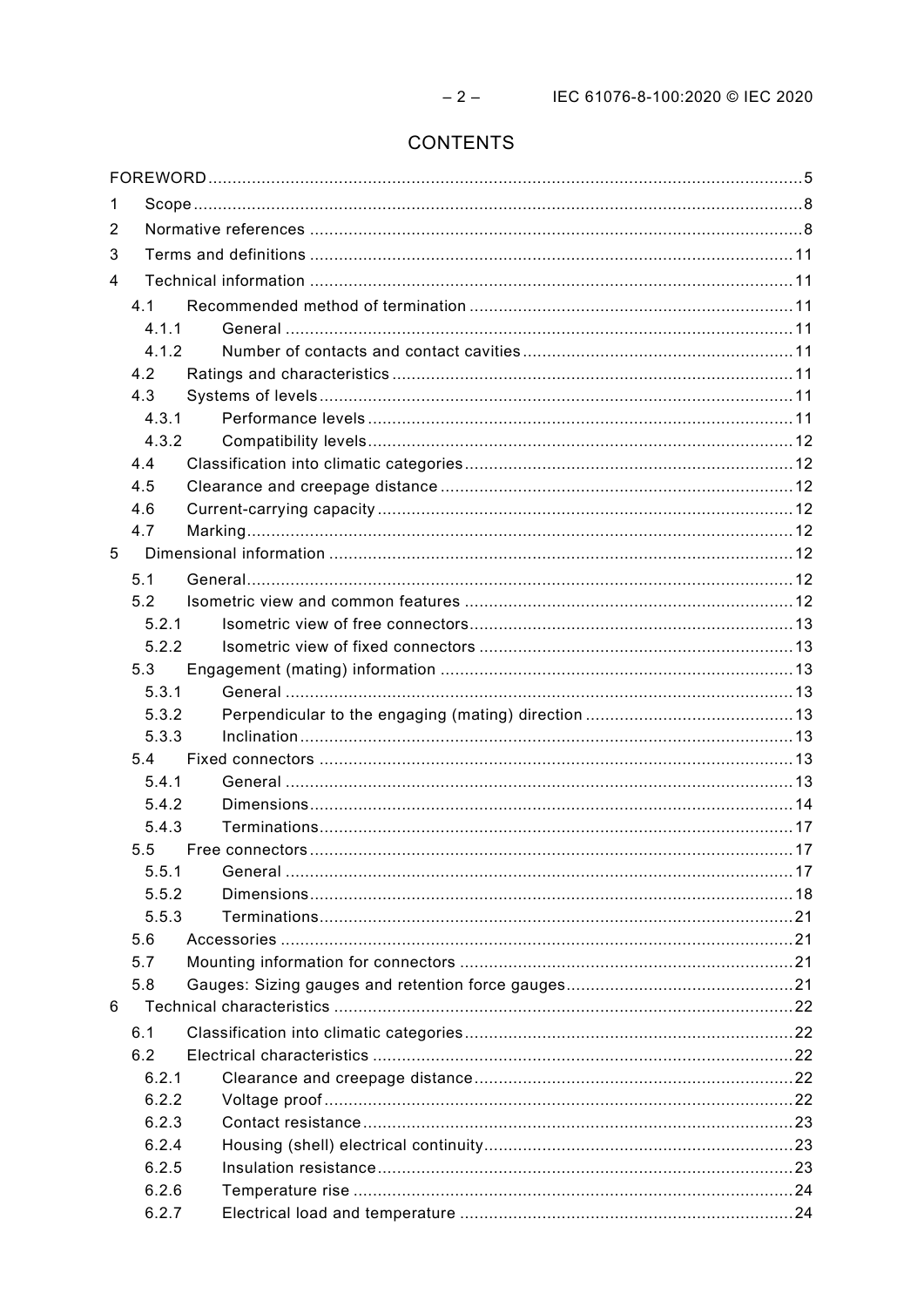| 6.3        |                                                                |     |  |
|------------|----------------------------------------------------------------|-----|--|
| 6.3.1      |                                                                |     |  |
| 6.3.2      |                                                                |     |  |
| 6.3.3      |                                                                |     |  |
| 6.3.4      |                                                                |     |  |
| 6.3.5      |                                                                |     |  |
| 6.3.6      |                                                                |     |  |
| 6.4        |                                                                |     |  |
| 6.4.1      |                                                                |     |  |
| 6.4.2      |                                                                |     |  |
| 6.4.3      |                                                                |     |  |
| 6.4.4      |                                                                |     |  |
| 6.4.5      | Glow-wire flammability test method for end-products (GWEPT) 26 |     |  |
| 6.5        |                                                                |     |  |
| 6.5.1      |                                                                |     |  |
| 6.5.2      |                                                                |     |  |
| 6.5.3      |                                                                |     |  |
| 6.5.4      |                                                                |     |  |
| 6.5.5      |                                                                |     |  |
| 6.5.6      |                                                                |     |  |
| 6.6        |                                                                |     |  |
| 6.6.1      |                                                                |     |  |
| 6.6.2      |                                                                |     |  |
| 7          |                                                                |     |  |
| 7.1        |                                                                |     |  |
| 7.2        |                                                                |     |  |
| 7.2.1      |                                                                |     |  |
| 7.2.2      |                                                                |     |  |
| 7.3<br>7.4 |                                                                |     |  |
| 7.5        | Wiring and mounting of test specimens                          | .38 |  |
| 7.5.1      |                                                                |     |  |
| 7.5.2      |                                                                |     |  |
|            |                                                                |     |  |
|            |                                                                |     |  |
|            |                                                                |     |  |
|            |                                                                |     |  |
|            |                                                                |     |  |
|            |                                                                |     |  |
|            |                                                                |     |  |
|            |                                                                |     |  |
|            |                                                                |     |  |
|            |                                                                |     |  |
|            |                                                                |     |  |
|            |                                                                |     |  |
|            |                                                                |     |  |
|            |                                                                |     |  |
|            |                                                                |     |  |
|            |                                                                |     |  |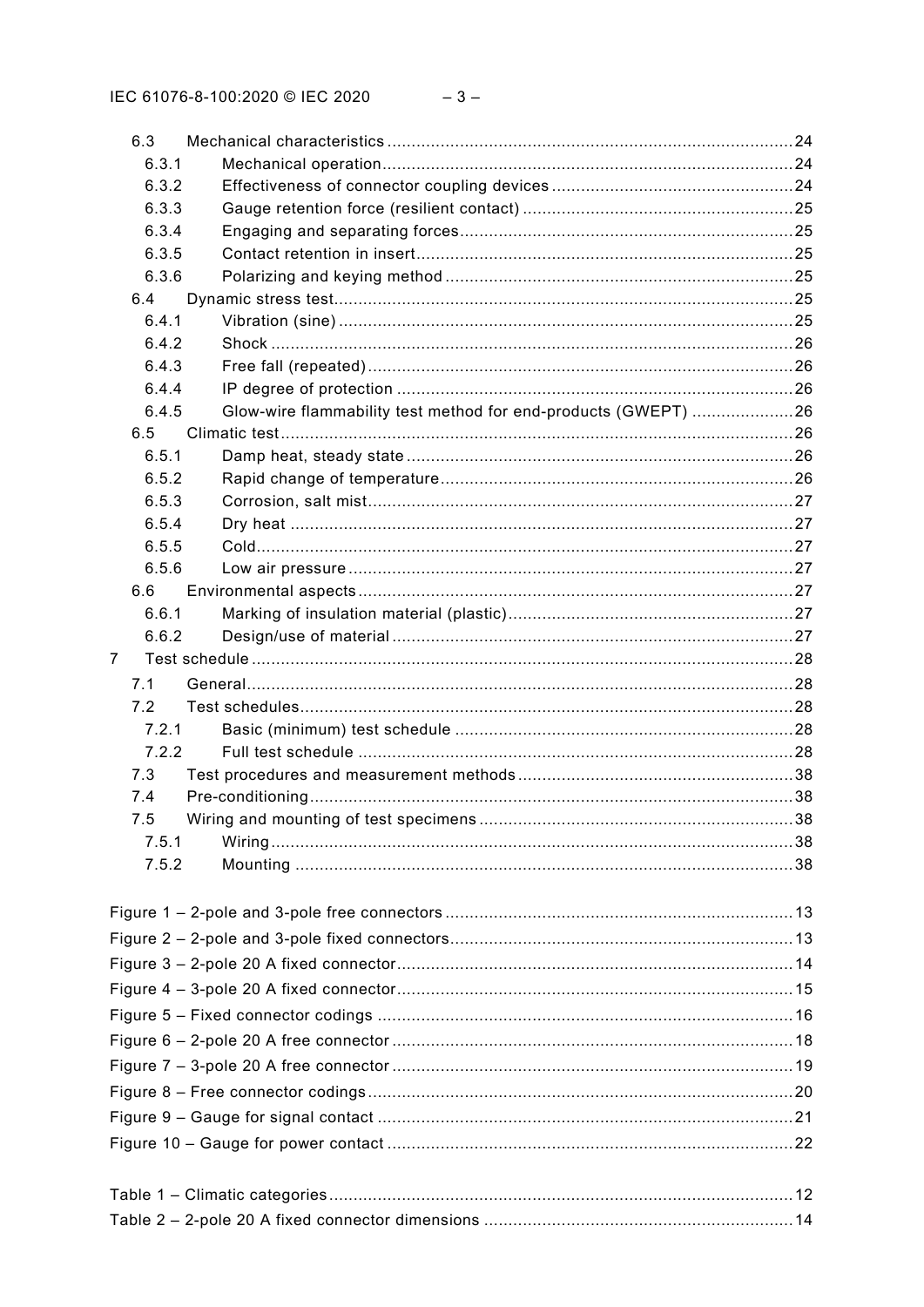# $-4 -$  IEC 61076-8-100:2020 © IEC 2020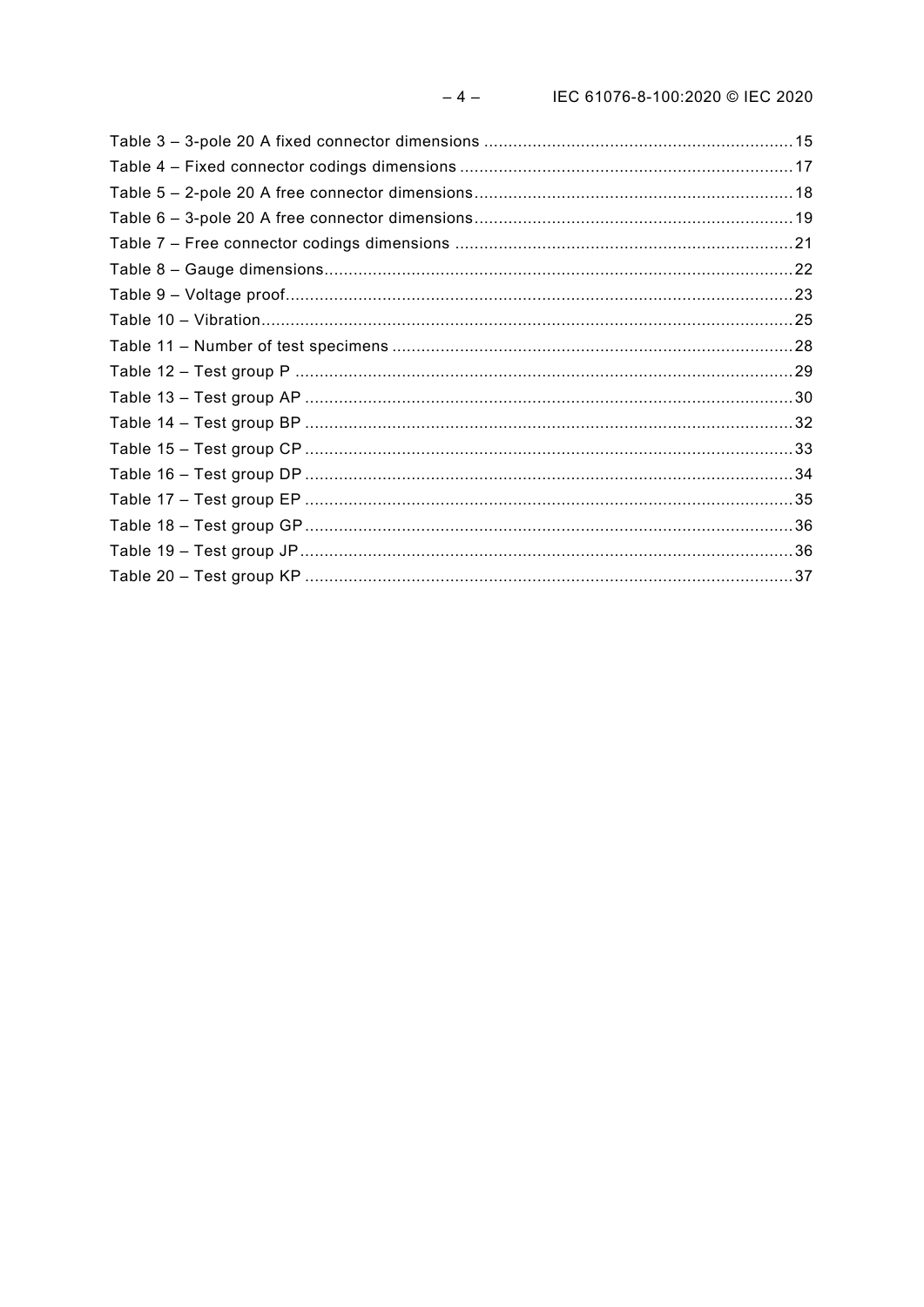#### INTERNATIONAL ELECTROTECHNICAL COMMISSION

\_\_\_\_\_\_\_\_\_\_\_\_

## **CONNECTORS FOR ELECTRICAL AND ELECTRONIC EQUIPMENT – PRODUCT REQUIREMENTS –**

## **Part 8-100: Power connectors – Detail specification for 2-pole or 3-pole power plus 2-pole signal shielded and sealed connectors with plastic housing for rated current of 20 A**

#### FOREWORD

- <span id="page-4-0"></span>1) The International Electrotechnical Commission (IEC) is a worldwide organization for standardization comprising all national electrotechnical committees (IEC National Committees). The object of IEC is to promote international co-operation on all questions concerning standardization in the electrical and electronic fields. To this end and in addition to other activities, IEC publishes International Standards, Technical Specifications, Technical Reports, Publicly Available Specifications (PAS) and Guides (hereafter referred to as "IEC Publication(s)"). Their preparation is entrusted to technical committees; any IEC National Committee interested in the subject dealt with may participate in this preparatory work. International, governmental and nongovernmental organizations liaising with the IEC also participate in this preparation. IEC collaborates closely with the International Organization for Standardization (ISO) in accordance with conditions determined by agreement between the two organizations.
- 2) The formal decisions or agreements of IEC on technical matters express, as nearly as possible, an international consensus of opinion on the relevant subjects since each technical committee has representation from all interested IEC National Committees.
- 3) IEC Publications have the form of recommendations for international use and are accepted by IEC National Committees in that sense. While all reasonable efforts are made to ensure that the technical content of IEC Publications is accurate, IEC cannot be held responsible for the way in which they are used or for any misinterpretation by any end user.
- 4) In order to promote international uniformity, IEC National Committees undertake to apply IEC Publications transparently to the maximum extent possible in their national and regional publications. Any divergence between any IEC Publication and the corresponding national or regional publication shall be clearly indicated in the latter.
- 5) IEC itself does not provide any attestation of conformity. Independent certification bodies provide conformity assessment services and, in some areas, access to IEC marks of conformity. IEC is not responsible for any services carried out by independent certification bodies.
- 6) All users should ensure that they have the latest edition of this publication.
- 7) No liability shall attach to IEC or its directors, employees, servants or agents including individual experts and members of its technical committees and IEC National Committees for any personal injury, property damage or other damage of any nature whatsoever, whether direct or indirect, or for costs (including legal fees) and expenses arising out of the publication, use of, or reliance upon, this IEC Publication or any other IEC Publications.
- 8) Attention is drawn to the Normative references cited in this publication. Use of the referenced publications is indispensable for the correct application of this publication.
- 9) Attention is drawn to the possibility that some of the elements of this IEC Publication may be the subject of patent rights. IEC shall not be held responsible for identifying any or all such patent rights.

International Standard IEC 61076-8-100 has been prepared by subcommittee 48B: Electrical connectors, of IEC technical committee 48: Electrical connectors and mechanical structures for electrical and electronic equipment.

The text of this standard is based on the following documents:

| FDIS          | Report on voting |
|---------------|------------------|
| 48B/2782/FDIS | 48B/2798/RVD     |

Full information on the voting for the approval of this standard can be found in the report on voting indicated in the above table.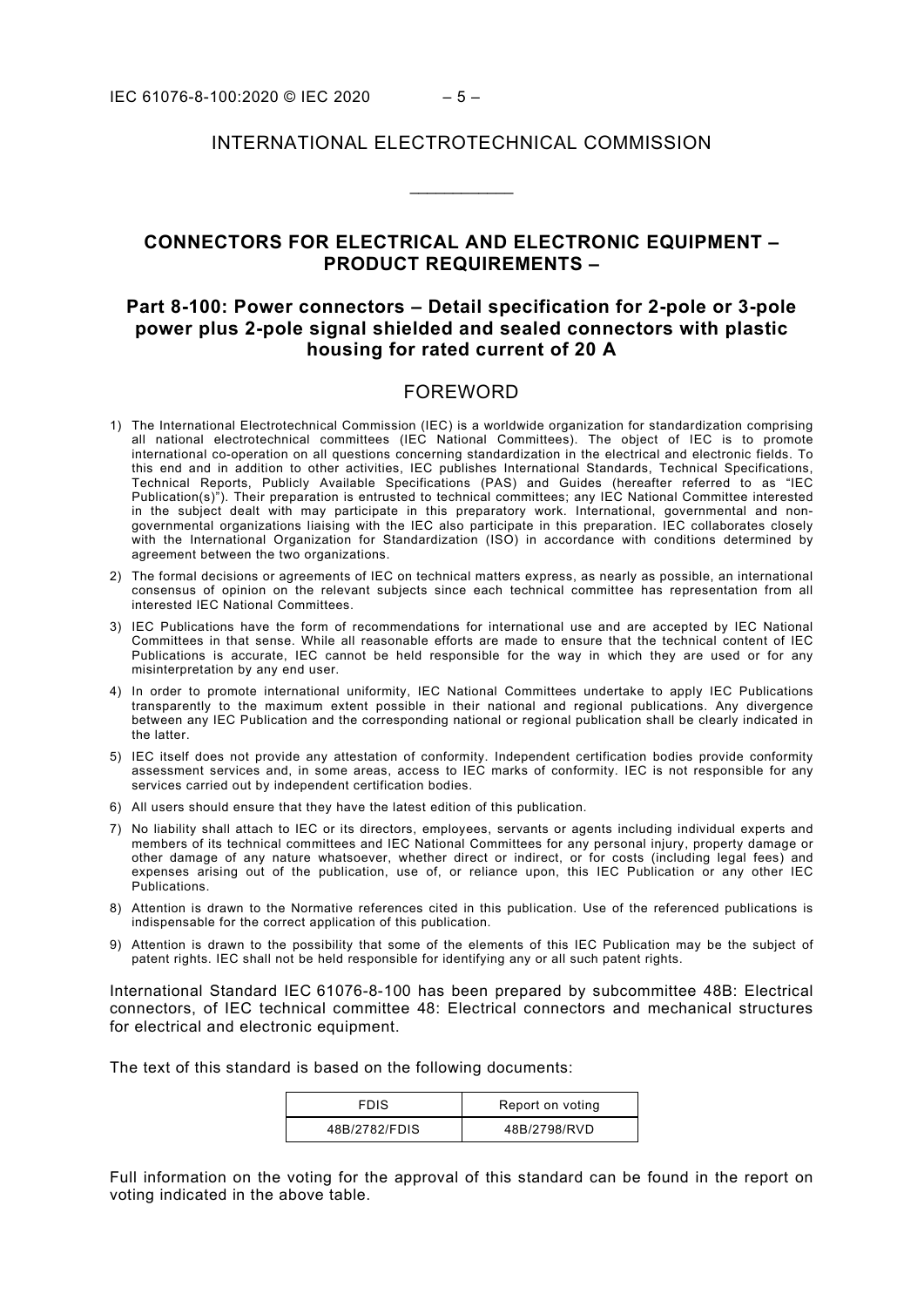This publication has been drafted in accordance with the ISO/IEC Directives, Part 2.

A list of all parts in the IEC 61076 series, published under the general title *Connectors for electrical and electronic equipment – Product requirements*, can be found on the IEC website.

Future standards in this series will carry the new general title as cited above. Titles of existing standards in this series will be updated at the time of the next edition.

The committee has decided that the contents of this publication will remain unchanged until the stability date indicated on the IEC web site under "http://webstore.iec.ch" in the data related to the specific publication. At this date, the publication will be

- reconfirmed,
- withdrawn,
- replaced by a revised edition, or
- amended.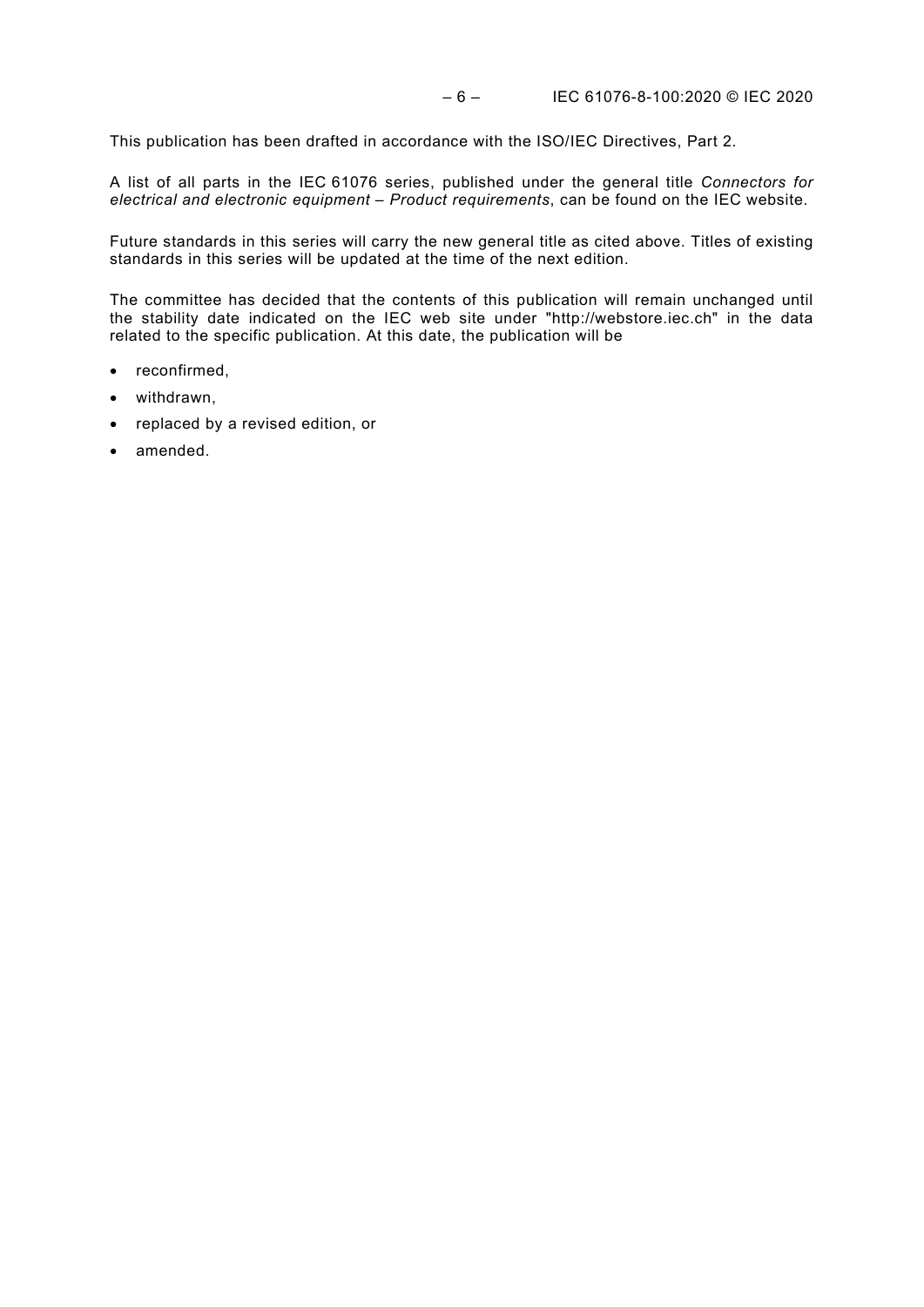|                    | The International Electrotechnical Commission                                      | IEC 61076-8-100                                                                                                                                                                                                                                                                                                                                                  |
|--------------------|------------------------------------------------------------------------------------|------------------------------------------------------------------------------------------------------------------------------------------------------------------------------------------------------------------------------------------------------------------------------------------------------------------------------------------------------------------|
|                    | IEC SC 48B - Electrical connectors                                                 |                                                                                                                                                                                                                                                                                                                                                                  |
|                    | Detail specification in accordance with IEC 61076-1                                |                                                                                                                                                                                                                                                                                                                                                                  |
| Free<br>connector  | 2-pole 20 A free connector                                                         | For rated current of 20 A d.c.;<br>2-pole;<br>Female contacts for power;<br>First break last make male contacts for signal;<br>Straight insertion and withdrawal;<br>360° shielding;<br>Four codings.<br>For rated current of 20 A a.c.;<br>3-pole;<br>Female contacts for power;                                                                                |
|                    | 3-pole 20 A free connector                                                         | First break last make male contacts for signal;<br>Straight insertion and withdrawal;<br>360° shielding;<br>Four codings.                                                                                                                                                                                                                                        |
| Fixed<br>connector | п<br>Þ<br>2-pole 20 A fixed connector<br><b>die</b><br>3-pole 20 A fixed connector | For rated current of 20 A d.c.;<br>2-pole;<br>Female contacts for signal;<br>Male contacts for power;<br>Straight insertion and withdrawal;<br>360°shielding;<br>Four codings.<br>For rated current of 20 A a.c.;<br>3-pole;<br>Female contacts for signal;<br>Male contacts for power;<br>Straight insertion and withdrawal;<br>360°shielding;<br>Four codings. |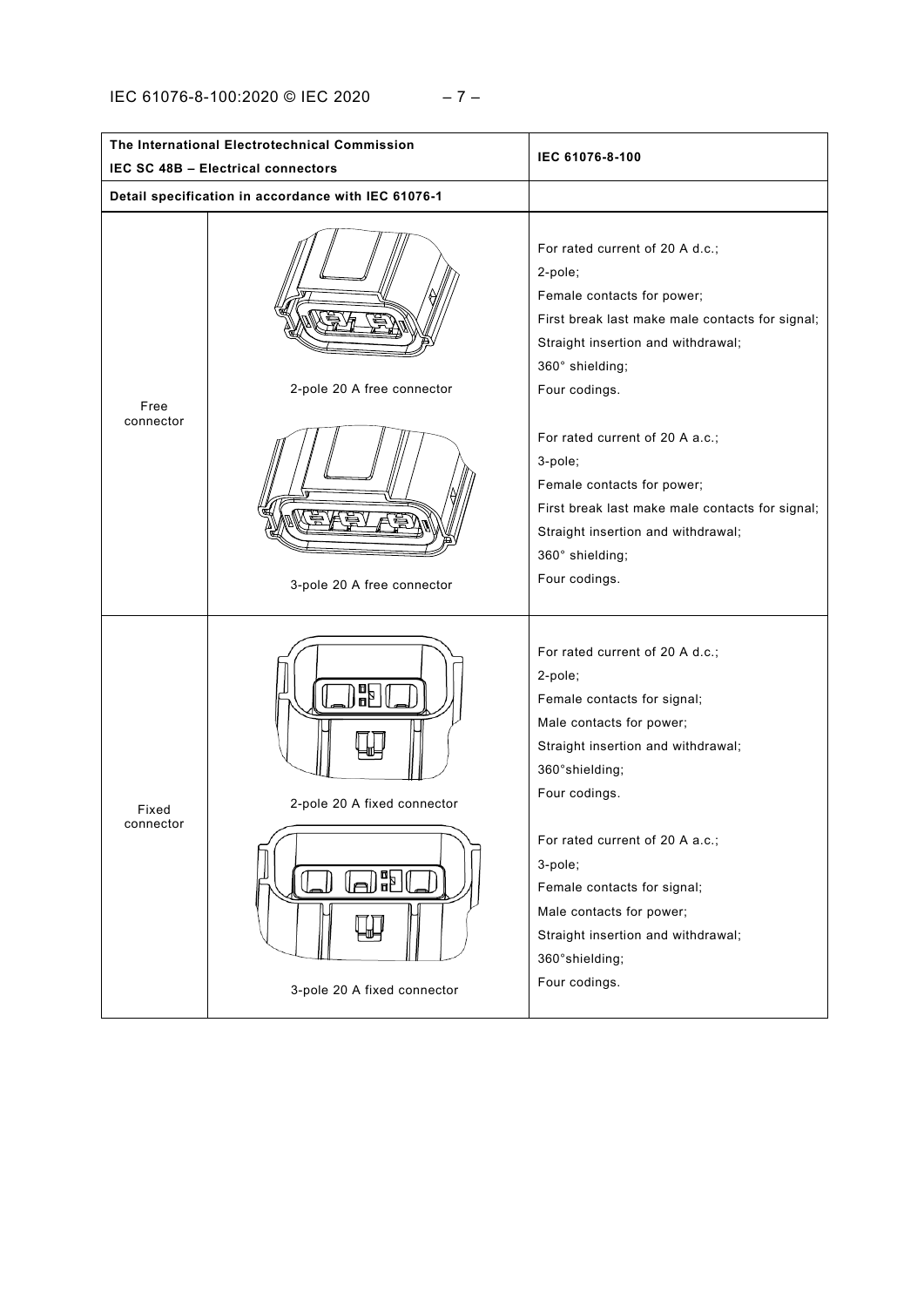## **CONNECTORS FOR ELECTRICAL AND ELECTRONIC EQUIPMENT – PRODUCT REQUIREMENTS –**

# **Part 8-100: Power connectors – Detail specification for 2-pole or 3-pole power plus 2-pole signal shielded and sealed connectors with plastic housing for rated current of 20 A**

#### <span id="page-7-0"></span>**1 Scope**

This part of IEC 61076 describes 2-pole or 3-pole power plus 2-pole signal shielded and sealed connectors with plastic housing (hereinafter referred to as a connector) for electrical and electronic equipment, including overall dimensions, interface dimensions, technical characteristics, performance requirements and test methods.

This document is applicable to electrical connectors with sealing and shielding requirements meeting this document, with a rated voltage up to and including 750 V a.c. or 1 000 V d.c. and a current rating of 20 A, for applications in the field of electrical and electronic equipment.

#### <span id="page-7-1"></span>**2 Normative references**

The following documents are referred to in the text in such a way that some or all of their content constitutes requirements of this document. For dated references, only the edition cited applies. For undated references, the latest edition of the referenced document (including any amendments) applies.

IEC 60050-581:2008, *International Electrotechnical Vocabulary (IEV) – Part 581: Electromechanical components for electronic equipment*

IEC 60068-1, *Environmental testing – Part 1: General and guidance*

IEC 60228:2004, *Conductors of insulated cables*

IEC 60352-1, *Solderless connections – Part 1: Wrapped connections – General requirements, test methods and practical guidance*

IEC 60352-2, *Solderless connections – Part 2: Crimped connections – General requirements, test methods and practical guidance*

IEC 60352-3, *Solderless connections – Part 3: Solderless accessible insulation displacement connections – General requirements, test methods and practical guidance*

IEC 60352-4, *Solderless connections – Part 4: Solderless non-accessible insulation displacement connections – General requirements, test methods and practical guidance*

IEC 60352-5, *Solderless connections – Part 5: Press-in connections – General requirements, test methods and practical guidance*

IEC 60352-6, *Solderless connections – Part 6: Insulation piercing connections – General requirements, test methods and practical guidance*

IEC 60352-7, *Solderless connections – Part 7: Spring clamp connections – General requirements, test methods and practical guidance*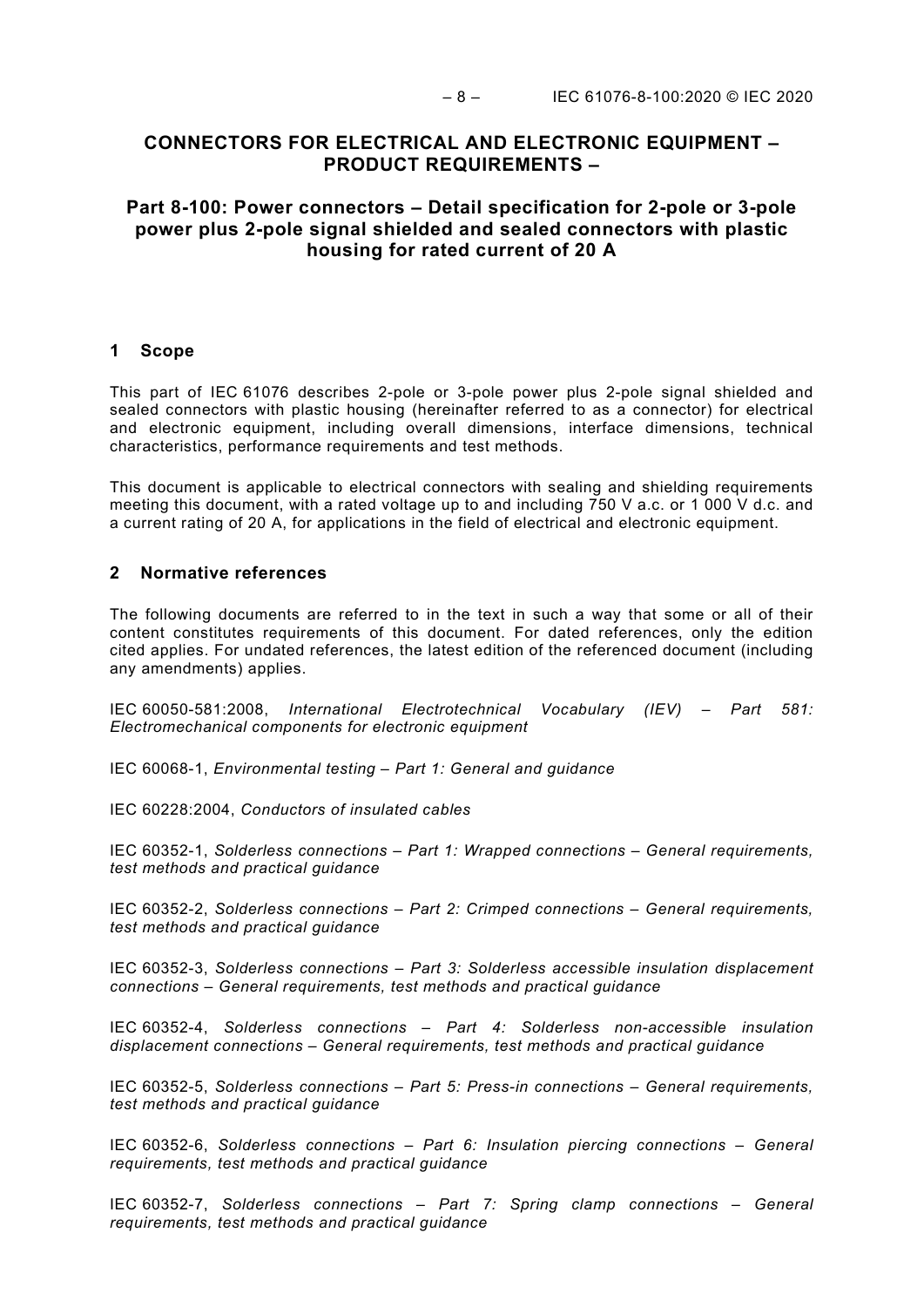IEC 61076-8-100:2020 © IEC 2020 – 9 –

IEC 60512-1-1, *Connectors for electronic equipment – Tests and measurements – Part 1-1: General examination – Test 1a: Visual examination*

IEC 60512-1-2, *Connectors for electronic equipment – Test and measurements – Part 1-2: General examination – Test 1b: Examination of dimension and mass*

IEC 60512-2-1*, Connectors for electronic equipment – Tests and measurements – Part 2-1: Electrical continuity and contact resistance tests – Test 2a: Contact resistance – Millivolt level method*

IEC 60512-2-2, *Connectors for electronic equipment – Tests and measurements – Part 2-2: Electrical continuity and contact resistance tests – Test 2b: Contact resistance – Specified test current method*

IEC 60512-2-5, *Connectors for electronic equipment – Tests and measurements – Part 2-5: Electrical continuity and contact resistance tests – Test 2e: Contact disturbance*

IEC 60512-2-6*, Connectors for electronic equipment – Tests and measurements – Part 2-6: Electrical continuity and contact resistance tests – Test 2f: Housing (shell) electrical continuity*

IEC 60512-3-1*, Connectors for electronic equipment – Tests and measurements – Part 3-1: Insulation tests – Test 3a: Insulation resistance*

IEC 60512-4-1*, Connectors for electronic equipment – Tests and measurements – Part 4-1: Voltage stress tests – Test 4a: Voltage proof*

IEC 60512-5-1*, Connectors for electronic equipment – Tests and measurements – Part 5-1: Current-carrying capacity tests – Test 5a: Temperature rise*

IEC 60512-5-2*, Connectors for electronic equipment – Tests and measurements – Part 5-2: Current-carrying capacity tests – Test 5b: Current-temperature derating*

IEC 60512-6-3*, Connectors for electronic equipment – Tests and measurements – Part 6-3: Dynamic stress tests – Test 6c: Shock*

IEC 60512-6-4*, Connectors for electronic equipment – Tests and measurements – Part 6-4: Dynamic stress tests – Test 6d: Vibration (sinusoidal)*

IEC 60512-7-1*, Connectors for electronic equipment – Tests and measurements – Part 7-1: Impact tests (free connectors) – Test 7a: Free fall (repeated)*

IEC 60512-9-1*, Connectors for electronic equipment – Tests and measurements – Part 9-1: Endurance tests – Test 9a: Mechanical operation*

IEC 60512-9-2*, Connectors for electronic equipment – Tests and measurements – Part 9-2: Endurance tests – Test 9b: Electrical load and temperature*

IEC 60512-11-1, *Connectors for electrical and electronic equipment – Tests and measurements – Part 11-1: Climatic tests – Test 11a – Climatic sequence*

IEC 60512-11-3*, Connectors for electronic equipment – Tests and measurements – Part 11-3: Climatic tests – Test 11c: Damp heat, steady state*

IEC 60512-11-4*, Connectors for electronic equipment – Tests and measurements – Part 11-4: Climatic tests – Test 11d: Rapid change of temperature*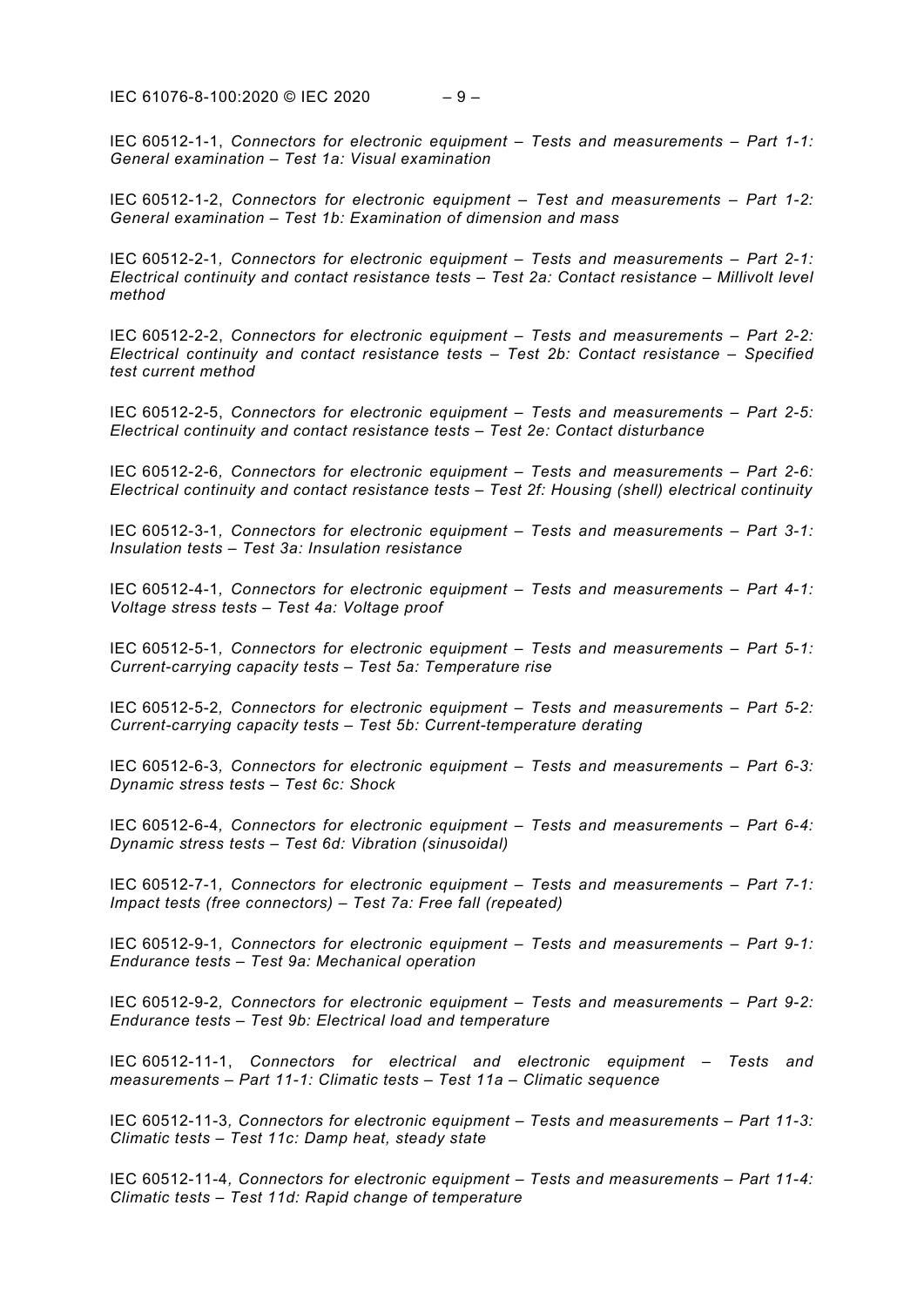IEC 60512-11-6*, Connectors for electronic equipment – Tests and measurements – Part 11-6: Climatic tests – Test 11f: Corrosion, salt mist*

IEC 60512-11-9*, Connectors for electronic equipment – Tests and measurements – Part 11-9: Climatic tests – Test 11i: Dry heat*

IEC 60512-11-10*, Connectors for electronic equipment – Tests and measurements – Part 11-10: Climatic tests – Test 11j: Cold*

IEC 60512-11-11*, Connectors for electronic equipment – Tests and measurements – Part 11-11: Climatic tests – Test 11k: Low air pressure*

IEC 60512-11-12, *Connectors for electronic equipment – Tests and measurements – Part 11-12: Climatic tests – Test 11m: Damp heat, cyclic*

IEC 60512-13-1*, Connectors for electronic equipment – Tests and measurements – Part 13-1: Mechanical operation tests – Test 13a: Engaging and separating forces*

IEC 60512-13-5*, Connectors for electronic equipment – Tests and measurements – Part 13-5: Mechanical operation tests – Test 13e: Polarizing and keying method* 

IEC 60512-15-1*, Connectors for electronic equipment – Tests and measurements – Part 15-1: Connector tests (mechanical) – Test 15a: Contact retention in insert*

IEC 60512-15-6*, Connectors for electronic equipment – Tests and measurements – Part 15-6: Connector tests (mechanical) – Test 15f: Effectiveness of connector coupling devices*

IEC 60512-16-5*, Connectors for electronic equipment – Tests and measurements – Part 16-5: Mechanical tests on contacts and terminations – Test 16e: Gauge retention force (resilient contacts)*

IEC 60529:1989, *Degrees of protection provided by enclosures (IP code)*

IEC 60695-2-11:2014, *Fire hazard testing – Part 2-11: Glowing/hot-wire based test methods – Glow-wire flammability test method for end-products (GWEPT)*

IEC 60999-1, *Connecting devices – Electrical copper conductors – Safety requirements for screw-type and screwless-type clamping units – Part 1: General requirements and particular requirements for clamping units for conductors from 0,2 mm<sup>2</sup> up to 35 mm<sup>2</sup> (included)*

IEC 60999-2, *Connecting devices – Electrical copper conductors – Safety requirements for screw-type and screwless-type clamping units – Part 2: Particular requirements for clamping units for conductors above 35 mm<sup>2</sup> up to 300 mm<sup>2</sup> (included)*

IEC 61076-1:2006, *Connectors for electronic equipment – Product requirements – Part 1: Generic specification*

IEC 61984:2008, *Connectors – Safety requirements and tests*

IEC 62430:2019, *Environmentally conscious design (ECD) – Principles, requirements and guidance*

IEC Guide 109, *Environmental aspects – Inclusion in electrotechnical product standards*

ISO 1302:2002, *Geometrical Product Specifications (GPS) – Indication of surface texture in technical product documentation*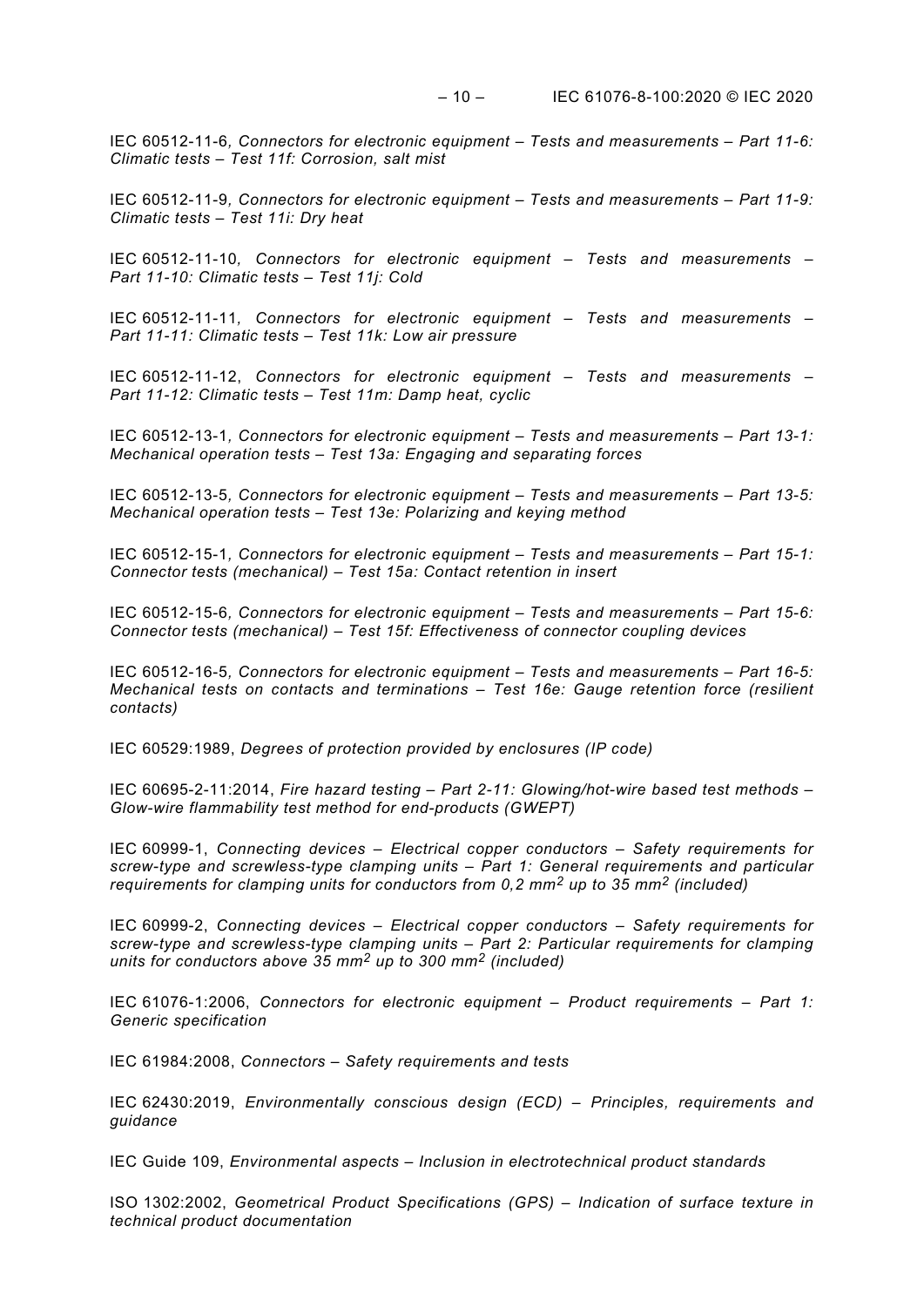IEC 61076-8-100:2020 © IEC 2020 – 11 –

ISO 6508-1:2015, *Metallic materials – Rockwell hardness test – Part 1: Test method* 

<span id="page-10-7"></span><span id="page-10-6"></span><span id="page-10-5"></span><span id="page-10-4"></span><span id="page-10-3"></span><span id="page-10-2"></span><span id="page-10-1"></span><span id="page-10-0"></span>ISO 11469:2016, *Plastics – Generic identification and marking of plastic products*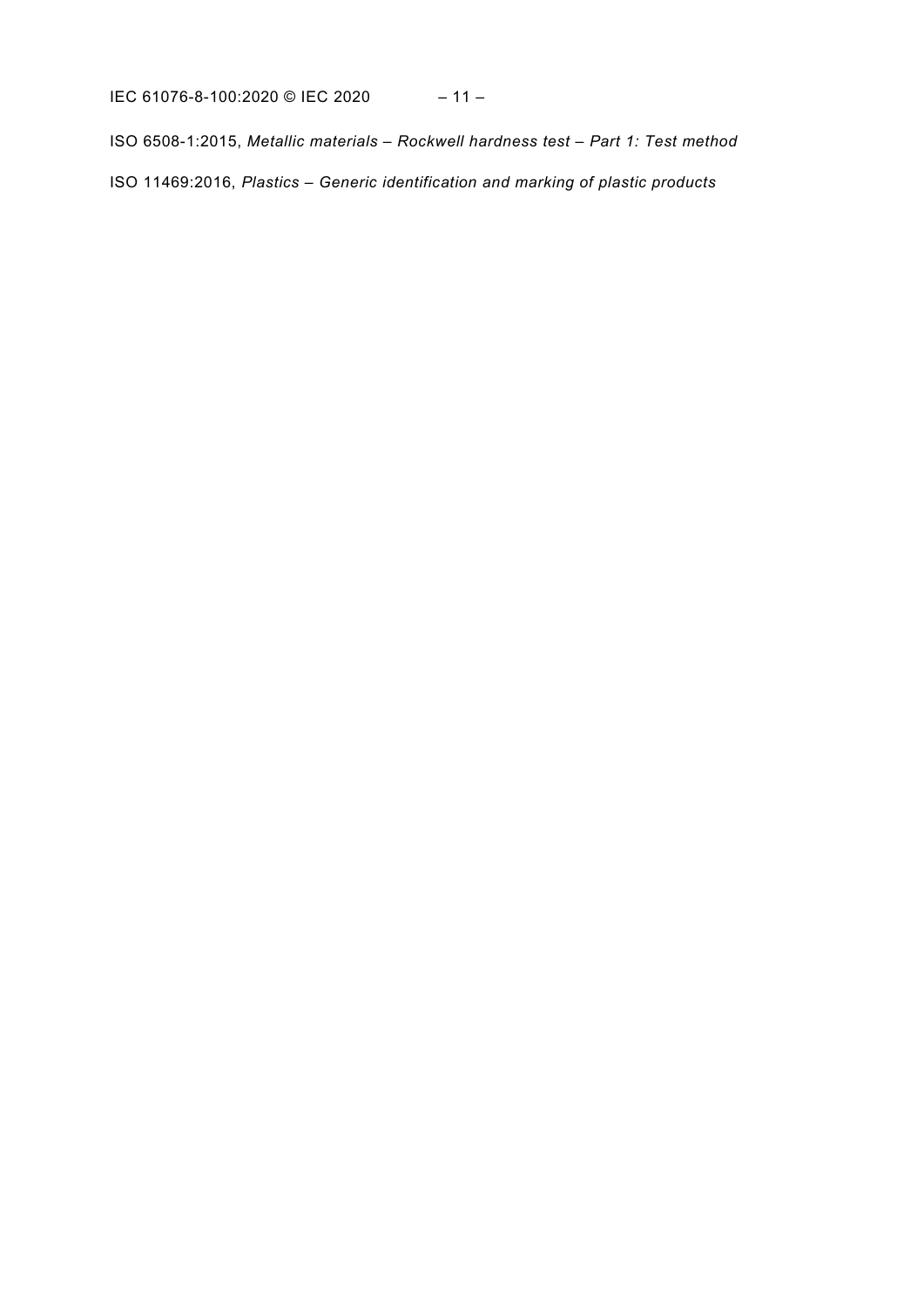# SOMMAIRE

| 1 |       |                                                                            |  |  |
|---|-------|----------------------------------------------------------------------------|--|--|
| 2 |       |                                                                            |  |  |
| 3 |       |                                                                            |  |  |
| 4 |       |                                                                            |  |  |
|   | 4.1   |                                                                            |  |  |
|   | 4.1.1 |                                                                            |  |  |
|   | 4.1.2 |                                                                            |  |  |
|   | 4.2   |                                                                            |  |  |
|   | 4.3   |                                                                            |  |  |
|   | 4.3.1 |                                                                            |  |  |
|   | 4.3.2 |                                                                            |  |  |
|   | 4.4   |                                                                            |  |  |
|   | 4.5   |                                                                            |  |  |
|   | 4.6   |                                                                            |  |  |
|   | 4.7   |                                                                            |  |  |
| 5 |       |                                                                            |  |  |
|   | 5.1   |                                                                            |  |  |
|   | 5.2   |                                                                            |  |  |
|   | 5.2.1 |                                                                            |  |  |
|   | 5.2.2 |                                                                            |  |  |
|   | 5.3   |                                                                            |  |  |
|   | 5.3.1 |                                                                            |  |  |
|   | 5.3.2 |                                                                            |  |  |
|   | 5.3.3 |                                                                            |  |  |
|   | 5.4   |                                                                            |  |  |
|   | 5.4.1 |                                                                            |  |  |
|   | 5.4.2 |                                                                            |  |  |
|   | 5.4.3 |                                                                            |  |  |
|   | 5.5   |                                                                            |  |  |
|   | 5.5.1 |                                                                            |  |  |
|   | 5.5.2 |                                                                            |  |  |
|   | 5.5.3 |                                                                            |  |  |
|   | 5.6   |                                                                            |  |  |
|   | 5.7   |                                                                            |  |  |
|   | 5.8   | Calibres: Calibres de dimensionnement et calibres de force de rétention 60 |  |  |
| 6 |       |                                                                            |  |  |
|   | 6.1   |                                                                            |  |  |
|   | 6.2   |                                                                            |  |  |
|   | 6.2.1 |                                                                            |  |  |
|   | 6.2.2 |                                                                            |  |  |
|   | 6.2.3 |                                                                            |  |  |
|   | 6.2.4 |                                                                            |  |  |
|   | 6.2.5 |                                                                            |  |  |
|   | 6.2.6 |                                                                            |  |  |
|   | 6.2.7 |                                                                            |  |  |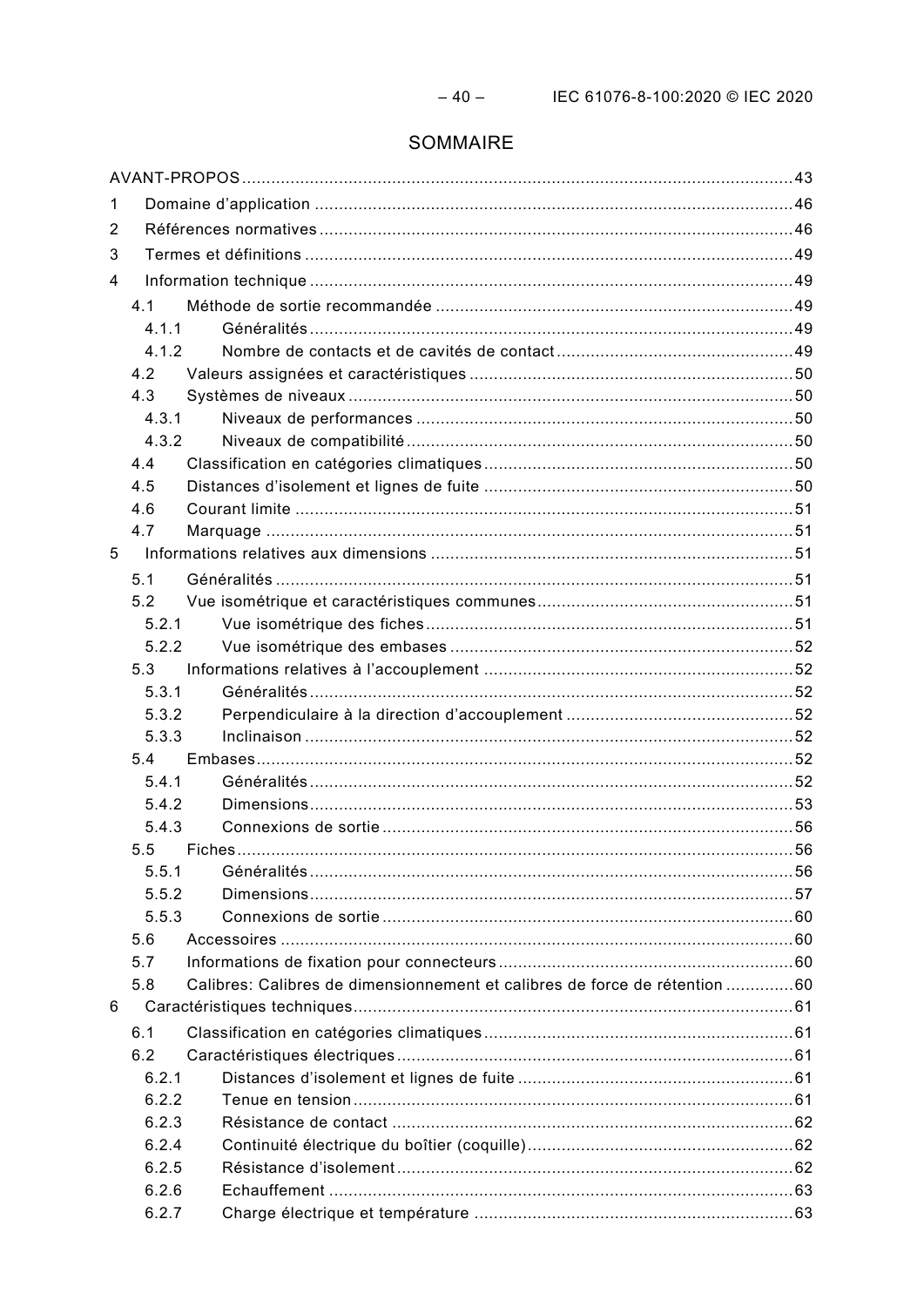| 6.3            |                                                                |  |  |
|----------------|----------------------------------------------------------------|--|--|
| 6.3.1          |                                                                |  |  |
| 6.3.2          | Efficacité des dispositifs d'accouplement des connecteurs63    |  |  |
| 6.3.3          |                                                                |  |  |
| 6.3.4          |                                                                |  |  |
| 6.3.5          |                                                                |  |  |
| 6.3.6          |                                                                |  |  |
| 6.4            |                                                                |  |  |
| 6.4.1          |                                                                |  |  |
| 6.4.2          |                                                                |  |  |
| 6.4.3          |                                                                |  |  |
| 6.4.4          |                                                                |  |  |
| 6.4.5          | Méthode d'essai d'inflammabilité pour produits finis (GWEPT)65 |  |  |
| 6.5            |                                                                |  |  |
| 6.5.1<br>6.5.2 |                                                                |  |  |
| 6.5.3          |                                                                |  |  |
| 6.5.4          |                                                                |  |  |
| 6.5.5          |                                                                |  |  |
| 6.5.6          |                                                                |  |  |
| 6.6            |                                                                |  |  |
| 6.6.1          |                                                                |  |  |
| 6.6.2          |                                                                |  |  |
| $\overline{7}$ |                                                                |  |  |
| 7.1            |                                                                |  |  |
| 7.2            |                                                                |  |  |
| 7.2.1          |                                                                |  |  |
| 7.2.2          |                                                                |  |  |
| 7.3            |                                                                |  |  |
| 7.4            |                                                                |  |  |
| 7.5            |                                                                |  |  |
| 7.5.1          |                                                                |  |  |
| 7.5.2          |                                                                |  |  |
|                |                                                                |  |  |
|                |                                                                |  |  |
|                |                                                                |  |  |
|                |                                                                |  |  |
|                |                                                                |  |  |
|                |                                                                |  |  |
|                |                                                                |  |  |
|                |                                                                |  |  |
|                |                                                                |  |  |
|                |                                                                |  |  |
|                |                                                                |  |  |
|                |                                                                |  |  |
|                |                                                                |  |  |
|                |                                                                |  |  |
|                |                                                                |  |  |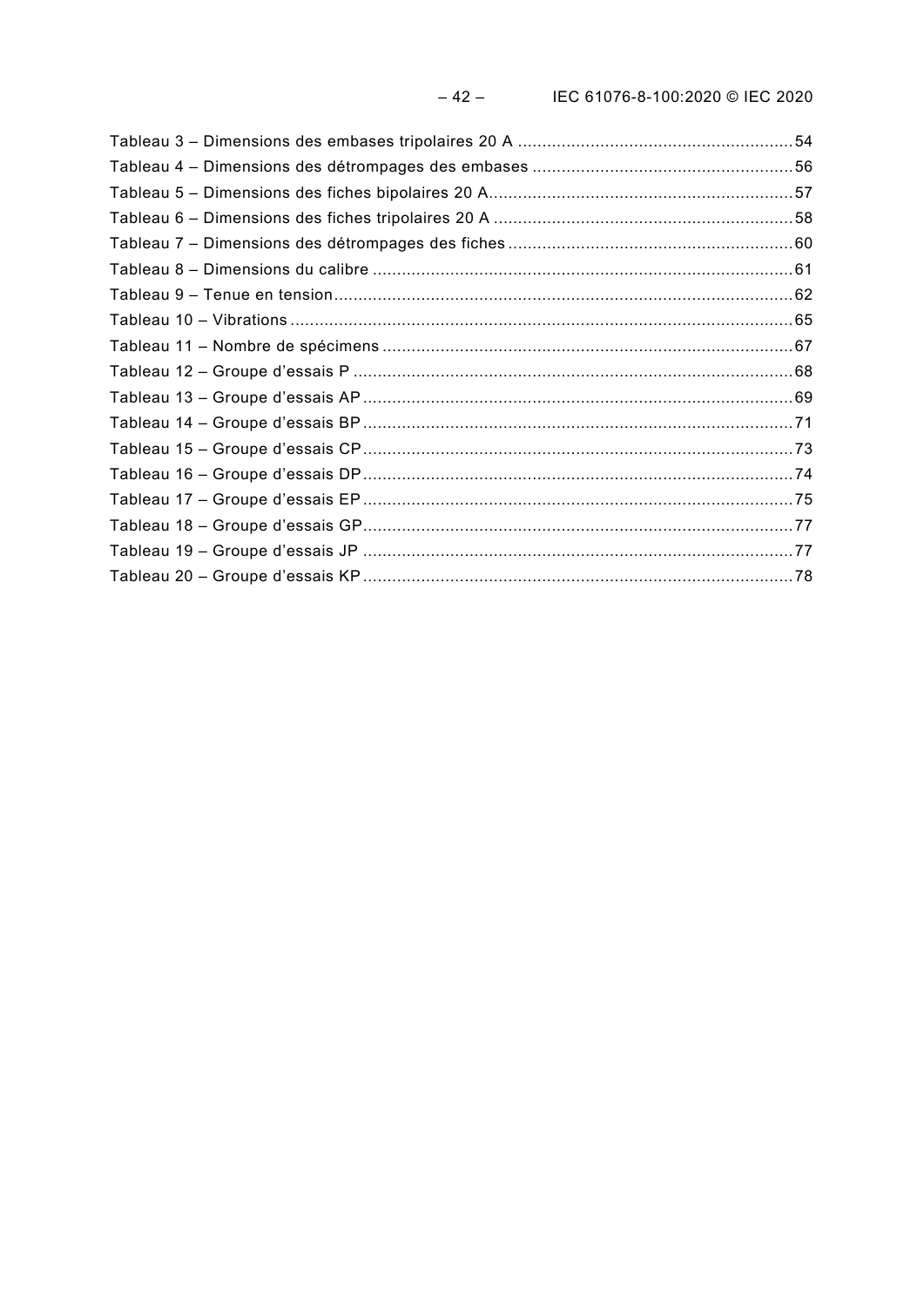#### COMMISSION ÉLECTROTECHNIQUE INTERNATIONALE

\_\_\_\_\_\_\_\_\_\_\_\_

# **CONNECTEURS POUR ÉQUIPEMENTS ÉLECTRIQUES ET ÉLECTRONIQUES – EXIGENCES DE PRODUIT –**

# **Partie 8-100: Connecteurs électriques – Spécification particulière pour connecteurs blindés étanches à 2 pôles ou 3 pôles pour la transmission de puissance et à 2 pôles pour la transmission de données avec boîtier plastique pour courant assigné de 20 A**

#### AVANT-PROPOS

- <span id="page-14-0"></span>1) La Commission Electrotechnique Internationale (IEC) est une organisation mondiale de normalisation composée de l'ensemble des comités électrotechniques nationaux (Comités nationaux de l'IEC). L'IEC a pour objet de favoriser la coopération internationale pour toutes les questions de normalisation dans les domaines de l'électricité et de l'électronique. A cet effet, l'IEC – entre autres activités – publie des Normes internationales, des Spécifications techniques, des Rapports techniques, des Spécifications accessibles au public (PAS) et des Guides (ci-après dénommés "Publication(s) de l'IEC"). Leur élaboration est confiée à des comités d'études, aux travaux desquels tout Comité national intéressé par le sujet traité peut participer. Les organisations internationales, gouvernementales et non gouvernementales, en liaison avec l'IEC, participent également aux travaux. L'IEC collabore étroitement avec l'Organisation Internationale de Normalisation (ISO), selon des conditions fixées par accord entre les deux organisations.
- 2) Les décisions ou accords officiels de l'IEC concernant les questions techniques représentent, dans la mesure du possible, un accord international sur les sujets étudiés, étant donné que les Comités nationaux de l'IEC intéressés sont représentés dans chaque comité d'études.
- 3) Les Publications de l'IEC se présentent sous la forme de recommandations internationales et sont agréées comme telles par les Comités nationaux de l'IEC. Tous les efforts raisonnables sont entrepris afin que l'IEC s'assure de l'exactitude du contenu technique de ses publications; l'IEC ne peut pas être tenue responsable de l'éventuelle mauvaise utilisation ou interprétation qui en est faite par un quelconque utilisateur final.
- 4) Dans le but d'encourager l'uniformité internationale, les Comités nationaux de l'IEC s'engagent, dans toute la mesure possible, à appliquer de façon transparente les Publications de l'IEC dans leurs publications nationales et régionales. Toutes divergences entre toutes Publications de l'IEC et toutes publications nationales ou régionales correspondantes doivent être indiquées en termes clairs dans ces dernières.
- 5) L'IEC elle-même ne fournit aucune attestation de conformité. Des organismes de certification indépendants fournissent des services d'évaluation de conformité et, dans certains secteurs, accèdent aux marques de conformité de l'IEC. L'IEC n'est responsable d'aucun des services effectués par les organismes de certification indépendants.
- 6) Tous les utilisateurs doivent s'assurer qu'ils sont en possession de la dernière édition de cette publication.
- 7) Aucune responsabilité ne doit être imputée à l'IEC, à ses administrateurs, employés, auxiliaires ou mandataires, y compris ses experts particuliers et les membres de ses comités d'études et des Comités nationaux de l'IEC, pour tout préjudice causé en cas de dommages corporels et matériels, ou de tout autre dommage de quelque nature que ce soit, directe ou indirecte, ou pour supporter les coûts (y compris les frais de justice) et les dépenses découlant de la publication ou de l'utilisation de cette Publication de l'IEC ou de toute autre Publication de l'IEC, ou au crédit qui lui est accordé.
- 8) L'attention est attirée sur les références normatives citées dans cette publication. L'utilisation de publications référencées est obligatoire pour une application correcte de la présente publication.
- 9) L'attention est attirée sur le fait que certains des éléments de la présente Publication de l'IEC peuvent faire l'objet de droits de brevet. L'IEC ne saurait être tenue pour responsable de ne pas avoir identifié de tels droits de brevets et de ne pas avoir signalé leur existence.

La Norme internationale IEC 61076-8-100 a été établie par le sous-comité 48B: Connecteurs électriques, du comité d'études 48 de l'IEC: Connecteurs électriques et structures mécaniques pour les équipements électriques et électroniques.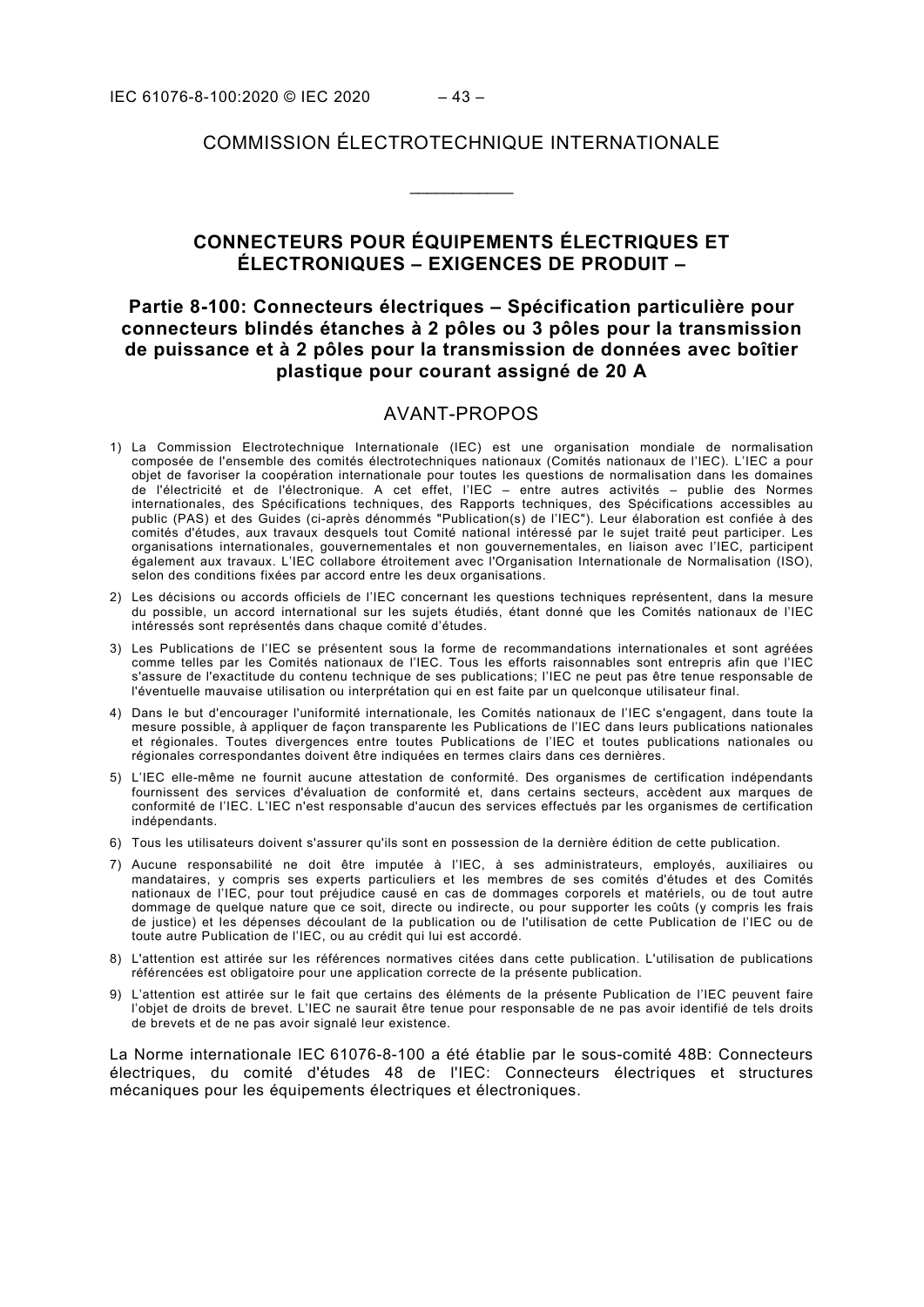Le texte de cette norme est issu des documents suivants:

| <b>FDIS</b>   | Rapport de vote |
|---------------|-----------------|
| 48B/2782/FDIS | 48B/2798/RVD    |

Le rapport de vote indiqué dans le tableau ci-dessus donne toute information sur le vote ayant abouti à l'approbation de cette norme.

Cette publication a été rédigée selon les Directives ISO/IEC, Partie 2.

Une liste de toutes les parties de la série IEC 61076, publiées sous le titre général *Connecteurs pour équipements électriques et électroniques – Exigences de produit*, peut être consultée sur le site web de l'IEC.

Les futures normes de cette série porteront dorénavant le nouveau titre général cité cidessus. Le titre des normes existant déjà dans cette série sera mis à jour lors de la prochaine édition.

Le comité a décidé que le contenu de cette publication ne sera pas modifié avant la date de stabilité indiquée sur le site web de l'IEC sous "http://webstore.iec.ch" dans les données relatives à la publication recherchée. A cette date, la publication sera

- reconduite,
- supprimée,
- remplacée par une édition révisée, ou
- amendée.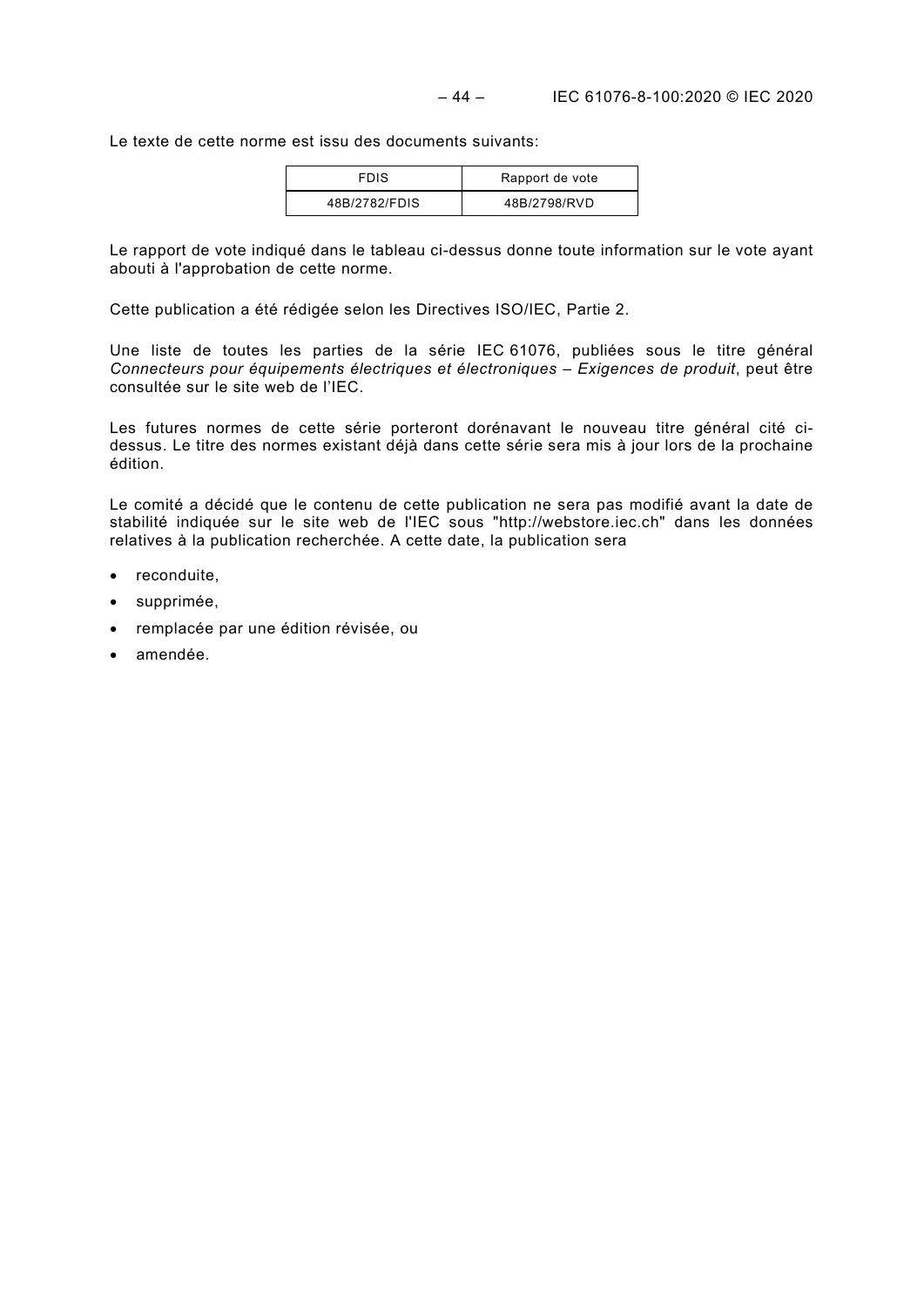|        | La Commission Electrotechnique Internationale<br>IEC SC 48B - Connecteurs électriques | IEC 61076-8-100                                                                                                                                                                                                                                                                                                                                                                                                  |
|--------|---------------------------------------------------------------------------------------|------------------------------------------------------------------------------------------------------------------------------------------------------------------------------------------------------------------------------------------------------------------------------------------------------------------------------------------------------------------------------------------------------------------|
|        | Spécification particulière conformément à l'IEC 61076-1                               |                                                                                                                                                                                                                                                                                                                                                                                                                  |
| Fiche  | Fiche bipolaire 20 A                                                                  | Pour courant assigné de 20 A c.c.;<br>2 pôles;<br>Contacts d'alimentation femelles;<br>Contacts de signalisation séquentiels mâles;<br>Insertion et extraction linéaires;<br>Blindage 360°;<br>Quatre détrompages.                                                                                                                                                                                               |
|        | Fiche tripolaire 20 A                                                                 | Pour courant assigné de 20 A c.a.;<br>3 pôles;<br>Contacts d'alimentation femelles;<br>Contacts de signalisation séquentiels mâles;<br>Insertion et extraction linéaires;<br>Blindage 360°;<br>Quatre détrompages.                                                                                                                                                                                               |
| Embase | Embase bipolaire 20 A<br>$\Box$ il<br>Embase tripolaire 20 A                          | Pour courant assigné de 20 A c.c.;<br>2 pôles;<br>Contacts de signalisation femelles;<br>Contacts d'alimentation mâles;<br>Insertion et extraction linéaires;<br>Blindage 360°;<br>Quatre détrompages.<br>Pour courant assigné de 20 A c.a.;<br>3 pôles;<br>Contacts de signalisation femelles;<br>Contacts d'alimentation mâles;<br>Insertion et extraction linéaires;<br>Blindage 360°;<br>Quatre détrompages. |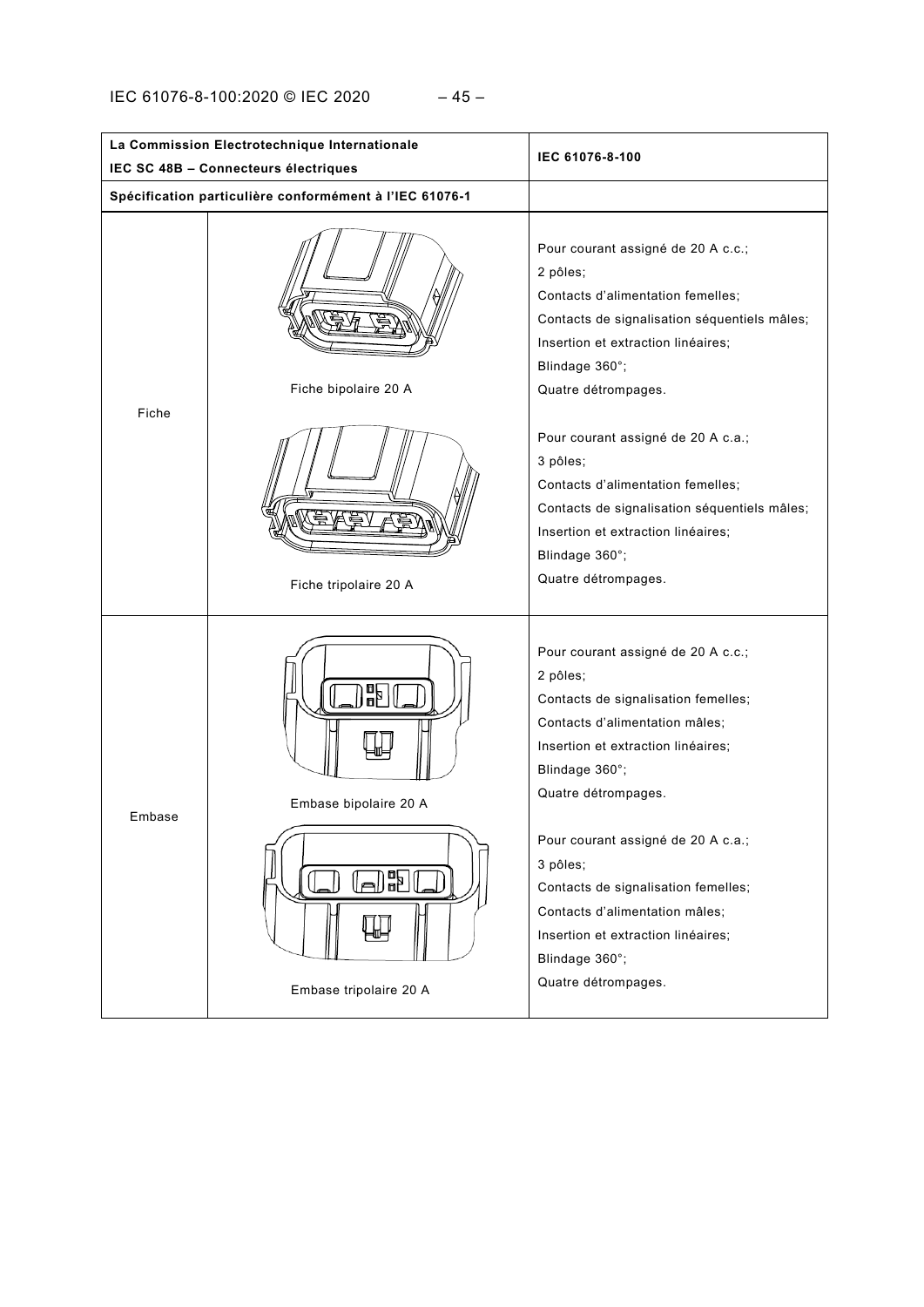# **CONNECTEURS POUR ÉQUIPEMENTS ÉLECTRIQUES ET ÉLECTRONIQUES – EXIGENCES DE PRODUIT –**

**Partie 8-100: Connecteurs électriques – Spécification particulière pour connecteurs blindés étanches à 2 pôles ou 3 pôles pour la transmission de puissance et à 2 pôles pour la transmission de données avec boîtier plastique pour courant assigné de 20 A** 

#### <span id="page-17-0"></span>**1 Domaine d'application**

La présente partie de l'IEC 61076 décrit les connecteurs blindés étanches à 2 pôles ou 3 pôles pour la transmission de puissance et à 2 pôles pour la transmission de données avec boîtier plastique (par la suite appelés connecteurs) pour équipements électriques et électroniques, et notamment leurs dimensions hors-tout, les dimensions des interfaces, les caractéristiques techniques, les exigences en matière de performances et les méthodes d'essai.

Le présent document s'applique à tous les connecteurs dont les exigences en matière d'étanchéité et de blindage répondent au présent document pour une tension assignée inférieure ou égale à 750 V en courant alternatif ou 1 000 V en courant continu avec un courant assigné de 20 A, pour des applications dans le domaine des équipements électriques et électroniques.

#### <span id="page-17-1"></span>**2 Références normatives**

Les documents suivants cités dans le texte constituent, pour tout ou partie de leur contenu, des exigences du présent document. Pour les références datées, seule l'édition citée s'applique. Pour les références non datées, la dernière édition du document de référence s'applique (y compris les éventuels amendements).

IEC 60050-581:2008, *Vocabulaire Electrotechnique International (IEV) – Partie 581: Composants électromécaniques pour équipements électroniques*

IEC 60068-1, *Essais d'environnement – Partie 1: Généralités et lignes directrices*

IEC 60228:2004, *Ames des câbles isolés*

IEC 60352-1, *Connexions sans soudure – Partie 1: Connexions enroulées – Règles générales, méthodes d'essai et guide pratique*

IEC 60352-2, *Connexions sans soudure – Partie 2: Connexions serties – Exigences générales, méthodes d'essai et guide pratique*

IEC 60352-3, *Connexions sans soudure – Partie 3: Connexions autodénudantes accessibles sans soudure – Règles générales, méthodes d'essai et guide pratique*

IEC 60352-4, *Connexions sans soudure – Partie 4: Connexions autodénudantes, non accessibles sans soudure – Règles générales, méthodes d'essai et guide pratique*

IEC 60352-5, *Connexions sans soudure – Partie 5: Connexions insérées à force – Exigences générales, méthodes d'essai et guide pratique*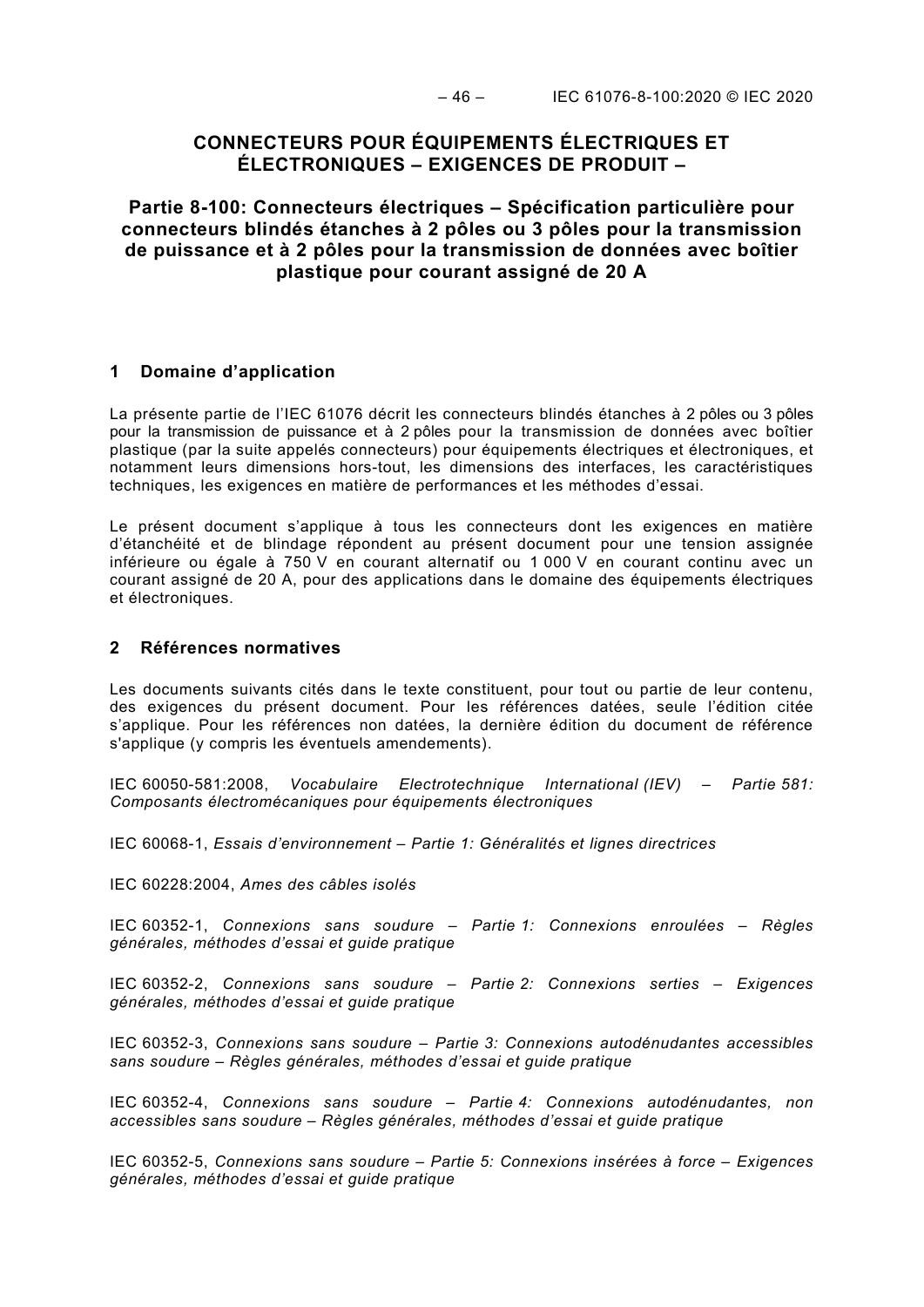IEC 61076-8-100:2020 © IEC 2020 – 47 –

IEC 60352-6, *Connexions sans soudure – Partie 6: Connexions à percement d'isolant – Règles générales, méthodes d'essai et guide pratique*

IEC 60352-7, *Connexions sans soudure – Partie 7: Connexions à ressort – Règles générales, méthodes d'essai et guide pratique*

IEC 60512-1-1, *Connecteurs pour équipements électroniques – Essais et mesures – Partie 1-1: Examen général – Essai 1a: Examen visuel*

IEC 60512-1-2, *Connecteurs pour équipements électroniques – Essais et mesures – Partie 1-2: Examen général – Essai 1b: Examen de dimension et masse*

IEC 60512-2-1, *Connecteurs pour équipements électroniques – Essais et mesures – Partie 2-1: Essais de continuité électrique et de résistance de contact – Essai 2a: Résistance de contact – Méthode du niveau des millivolts*

IEC 60512-2-2, *Connecteurs pour équipements électroniques – Essais et mesures – Partie 2-2: Essais de continuité électrique et de résistance de contact – Essai 2b: Résistance de contact – Méthode du courant d'essai spécifié*

IEC 60512-2-5, *Connecteurs pour équipements électroniques – Essais et mesures – Partie 2-5: Essais de continuité électrique et de résistance de contact – Essai 2e: Perturbation de contact*

IEC 60512-2-6, *Connecteurs pour équipements électroniques – Essais et mesures – Partie 2-6: Essais de continuité électrique et de résistance de contact – Essai 2f: Continuité électrique du boîtier (coquille)*

IEC 60512-3-1, *Connecteurs pour équipements électroniques – Essais et mesures – Partie 3-1: Essais d'isolement – Essai 3a: Résistance d'isolement*

IEC 60512-4-1, *Connecteurs pour équipements électroniques – Essais et mesures – Partie 4-1: Essais de contrainte diélectrique – Essai 4a: Tension de tenue*

IEC 60512-5-1, *Connecteurs pour équipements électroniques – Essais et mesures – Partie 5-1: Essais de courant limite – Essai 5a: Echauffement*

IEC 60512-5-2, *Connecteurs pour équipements électroniques – Essais et mesures – Partie 5-2: Essais de courant limite – Essai 5b: Taux de réduction de l'intensité en fonction de la température*

IEC 60512-6-3, *Connecteurs pour équipements électroniques – Essais et mesures – Partie 6-3: Essais de contraintes dynamiques – Essai 6c: Chocs*

IEC 60512-6-4, *Connecteurs pour équipements électroniques – Essais et mesures – Partie 6-4: Essais de contraintes dynamiques – Essai 6d: Vibrations (sinusoïdales)*

IEC 60512-7-1, *Connecteurs pour équipements électroniques – Essais et mesures – Partie 7-1: Essais d'impact (fiches) – Essai 7a: Chute libre (essai répété)*

IEC 60512-9-1, *Connecteurs pour équipements électroniques – Essais et mesures – Partie 9-1: Essais d'endurance – Essai 9a: Fonctionnement mécanique*

IEC 60512-9-2, *Connecteurs pour équipements électroniques – Essais et mesures – Partie 9-2: Essais d'endurance – Essai 9b: Charge électrique et température*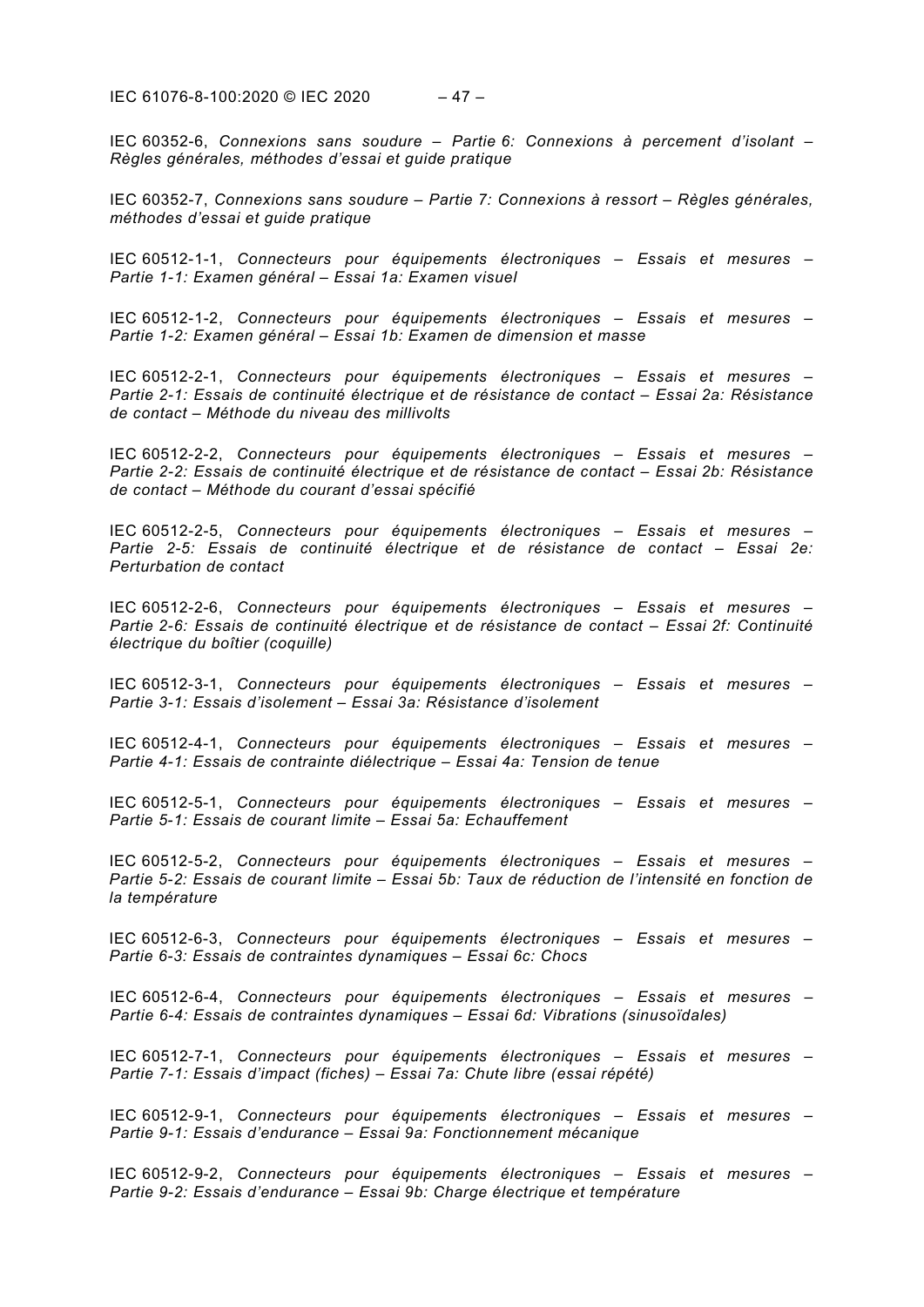IEC 60512-11-1, *Connecteurs pour équipements électriques et électroniques – Essais et mesures – Partie 11-1: Essais climatiques – Essai 11a – Séquence climatique*

IEC 60512-11-3, *Connecteurs pour équipements électroniques – Essais et mesures – Partie 11-3: Essais climatiques – Essai 11c: Essai continu de chaleur humide*

IEC 60512-11-4, *Connecteurs pour équipements électroniques – Essais et mesures – Partie 11-4: Essais climatiques – Essai 11d: Variations rapides de température*

IEC 60512-11-6, *Connecteurs pour équipements électroniques – Essais et mesures – Partie 11-6: Essais climatiques – Essai 11f: Corrosion, brouillard salin*

IEC 60512-11-9, *Connecteurs pour équipements électroniques – Essais et mesures – Partie 11-9: Essais climatiques – Essai 11i: Chaleur sèche*

IEC 60512-11-10, *Connecteurs pour équipements électroniques – Essais et mesures – Partie 11-10: Essais climatiques – Essai 11j: Froid*

IEC 60512-11-11, *Connecteurs pour équipements électroniques – Essais et mesures – Partie 11-11: Essais climatiques – Essai 11k: Basse pression atmosphérique*

IEC 60512-11-12, *Connecteurs pour équipements électroniques – Essais et mesures – Partie 11-12: Essais climatiques – Essai 11m: Essai cyclique de chaleur humide*

IEC 60512-13-1, *Connecteurs pour équipements électroniques – Essais et mesures – Partie 13-1: Essais de fonctionnement mécanique – Essai 13a: Forces d'accouplement et de désaccouplement*

IEC 60512-13-5, *Connecteurs pour équipements électroniques – Essais et mesures – Partie 13-5: Essais de fonctionnement mécanique – Essai 13e: Méthode de polarisation et de codage* 

IEC 60512-15-1, *Connecteurs pour équipements électroniques – Essais et mesures – Partie 15-1: Essais (mécaniques) des connecteurs – Essai 15a: Rétention des contacts dans l'isolant*

IEC 60512-15-6, *Connecteurs pour équipements électroniques – Essais et mesures – Partie 15-6: Essais (mécaniques) des connecteurs – Essai 15f: Efficacité des dispositifs d'accouplement des connecteurs*

IEC 60512-16-5, *Connecteurs pour équipements électroniques – Essais et mesures – Partie 16-5: Essais mécaniques des contacts et des sorties – Essai 16e: Force de rétention du calibre (contacts élastiques)*

IEC 60529:1989, *Degrés de protection procurés par les enveloppes (Code IP)*

IEC 60695-2-11:2014, *Essais relatifs aux risques du feu – Partie 2-11: Essais au fil incandescent/chauffant – Méthode d'essai d'inflammabilité pour produits finis (GWEPT)*

IEC 60999-1, *Dispositifs de connexion – Conducteurs électriques en cuivre – Prescriptions de sécurité pour organes de serrage à vis et sans vis – Partie 1: Prescriptions générales et particulières pour les organes de serrage pour les conducteurs de 0,2 mm<sup>2</sup> à 35 mm<sup>2</sup> (inclus)*

IEC 60999-2, *Dispositifs de connexion – Conducteurs électriques en cuivre – Prescriptions de sécurité pour organes de serrage à vis et sans vis – Partie 2: Prescriptions particulières pour les organes de serrage pour conducteurs au-dessus de 35 mm<sup>2</sup> et jusqu'à 300 mm<sup>2</sup> (inclus)*